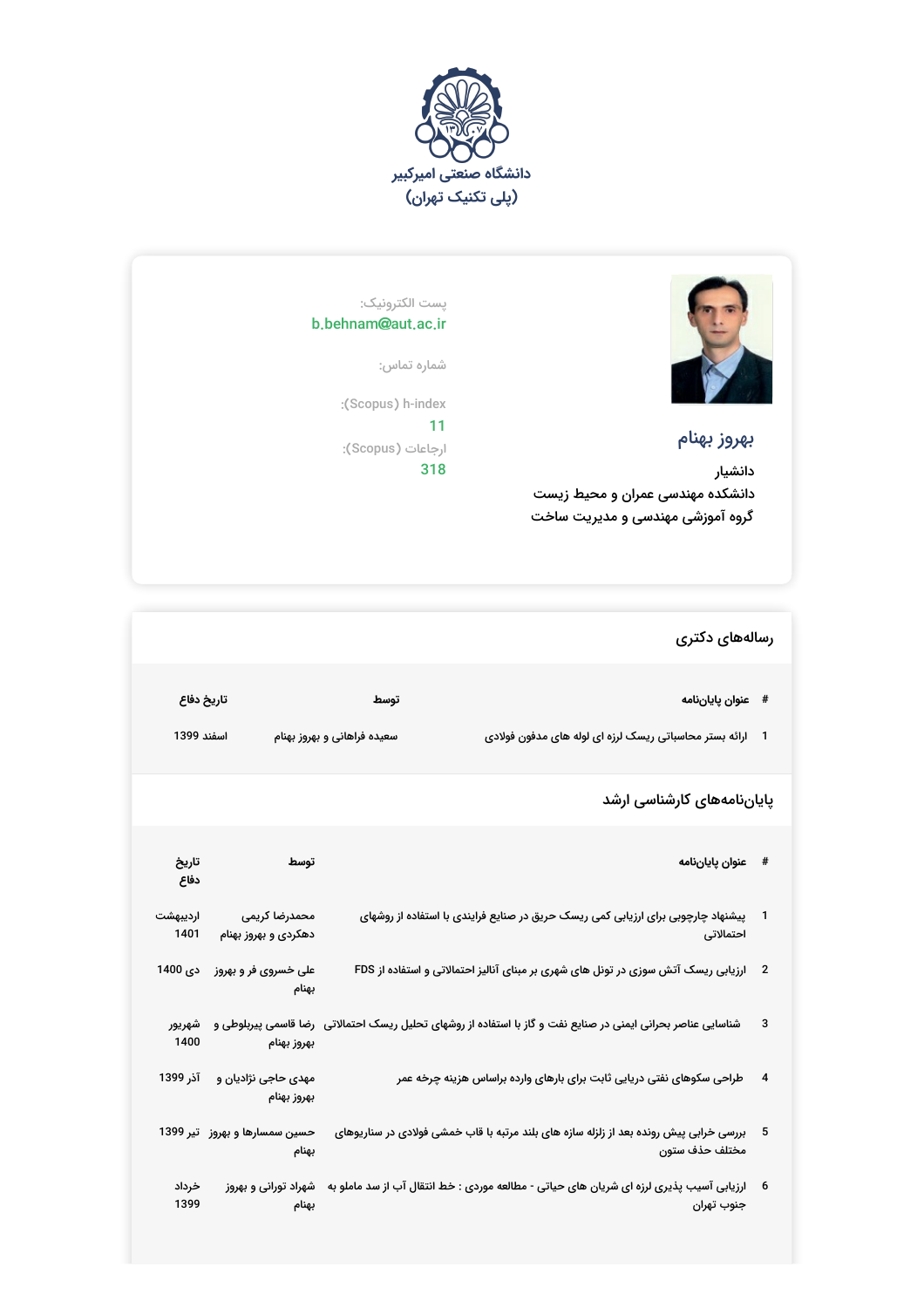| 7    | : ارائه مدلی مؤثر جهت استقرار سیستم مدیریت ایمنی فرآیند در نیروگاه های کشور به همرام<br>مطالعه موردى                                                | مهدی مظفری و بهروز<br>بهنام                 | فروردين<br>1399 |
|------|-----------------------------------------------------------------------------------------------------------------------------------------------------|---------------------------------------------|-----------------|
| 8    | ارائه مدل ایمنی فضاهای آموزشی بزرگ : مطالعه موردی دانشگاه صنعتی امیرکبیر ( پلی تکنیک<br>تهران )                                                     | محمدصادق بهمنی و<br>بهروز بهنام             | بهمن<br>1398    |
| 9    | ارزیابی ریسک حذف آمونیاک از پساب پتروشیمی مطالعه موردی:پتروشیمی مبین                                                                                | مجيد رحيمى پردنجانى<br>و بهروز بهنام        | دى 1398         |
| 10   | مدیریت بحران آتشسوزی مخازن نفتی پس از زلزله                                                                                                         | بهنام باصر و بهروز بهنام دی 1398            |                 |
| 11   | تحلیل و ارزیابی خرابی های ناشی از زلزله در شبکه های آب و مدیریت بحران در آنها                                                                       | آتوسا عطار و بهروز بهنام بهمن               | 1397            |
|      | 12   ارائه چارچوبی جهت سنجش آسیب پذیری کاربری های شهری در برابر سوانح از منظر مکان<br>کاربری با رویکرد آینده پژوهی                                  | الهام عنایتی و بهروز<br>بهنام               | بهمن<br>1397    |
|      | 13   ارزیابی رفتار سازههای فلزی بلند مرتبه با سیستم دوگانه (قاب خمشی +بادبند)تحت اثر خرابی<br>پیشرونده در صورت حذف المانهای باربر پس از رخداد زلزله | آزاد قادری و بهروز بهنام تیر 1397           |                 |
| 14   | بررسی قاب های خمشی از نظر مقاومت در برابر حریق پس از زلزله در سازه های فلزی میان مرتبه  شاهید ابوالقاسمی و                                          | بهروز بهنام                                 | خرداد<br>1396   |
|      | 15 شناسایی خطرات و ارزیابی ریسک پروژه های ساختمانی                                                                                                  | سامان فرزانه پورکلی و<br>بهروز بهنام        | اسفند<br>1395   |
| - 16 | بررسی میزان آسیب پذیری ارتباط زمینی شهر تهران در برابر زلزله                                                                                        | یاشار نصراللهی و بهروز<br>بهنام             | بهمن<br>1395    |
|      | 17   بررسی جامع اثر هزینه چرخه عمر بر عملکرد ساختمان های مسکونی                                                                                     | محمدحسن حسنى و<br>بهروز بهنام               | مهر 1395        |
|      | 18   مطالعه موردی یررسی میزان آسیب پذیری ساختمان های مسکونی شهر تهران بر اثر آتش سوزی<br>پس از زلزله                                                | مزدک حاتمیان فر و<br>بهروز بهنام            | اسفند<br>1394   |
| کتب  |                                                                                                                                                     |                                             |                 |
|      | # عنوان                                                                                                                                             | نگارندگان/مترجمان کشور ناشر تاریخ<br>انتشار | نسخه            |
|      | داده های ثبت شده در پورتال                                                                                                                          |                                             |                 |
|      | Integrating Disaster Science and Management 1<br>بهروز بهنام                                                                                        | 1396<br><b>United</b><br><b>States</b>      | 1               |
|      | Methods of Improving Fire Resistance Rating of Damaged Reinforced 2<br>بهروز بهنام<br><b>Concrete Structures</b>                                    | 1396<br>United<br><b>States</b>             | 1               |
|      | Post-Earthquake Fire Analysis in Urban Structures: Risk Management 3<br>بهروز بهنام<br><b>Strategies</b>                                            | 1395<br>United<br><b>States</b>             | 1               |
|      | Modeling and Simulation Techniques in Structural Engineering 4<br>بهروز بهنام                                                                       | 1395<br>United<br><b>States</b>             | 1               |
|      |                                                                                                                                                     |                                             |                 |

مقالات ژورنال

**داده های ثبت شده در پورتال**

**1** Hossein Semsarha, Payam Tehrani, Behrouz Behnam, "Post-earthquake progressive failure resistance of steel frames under column-removal scenarios", Structures, Vol. 33, Num. 6, Page 1544-1560, May 2021,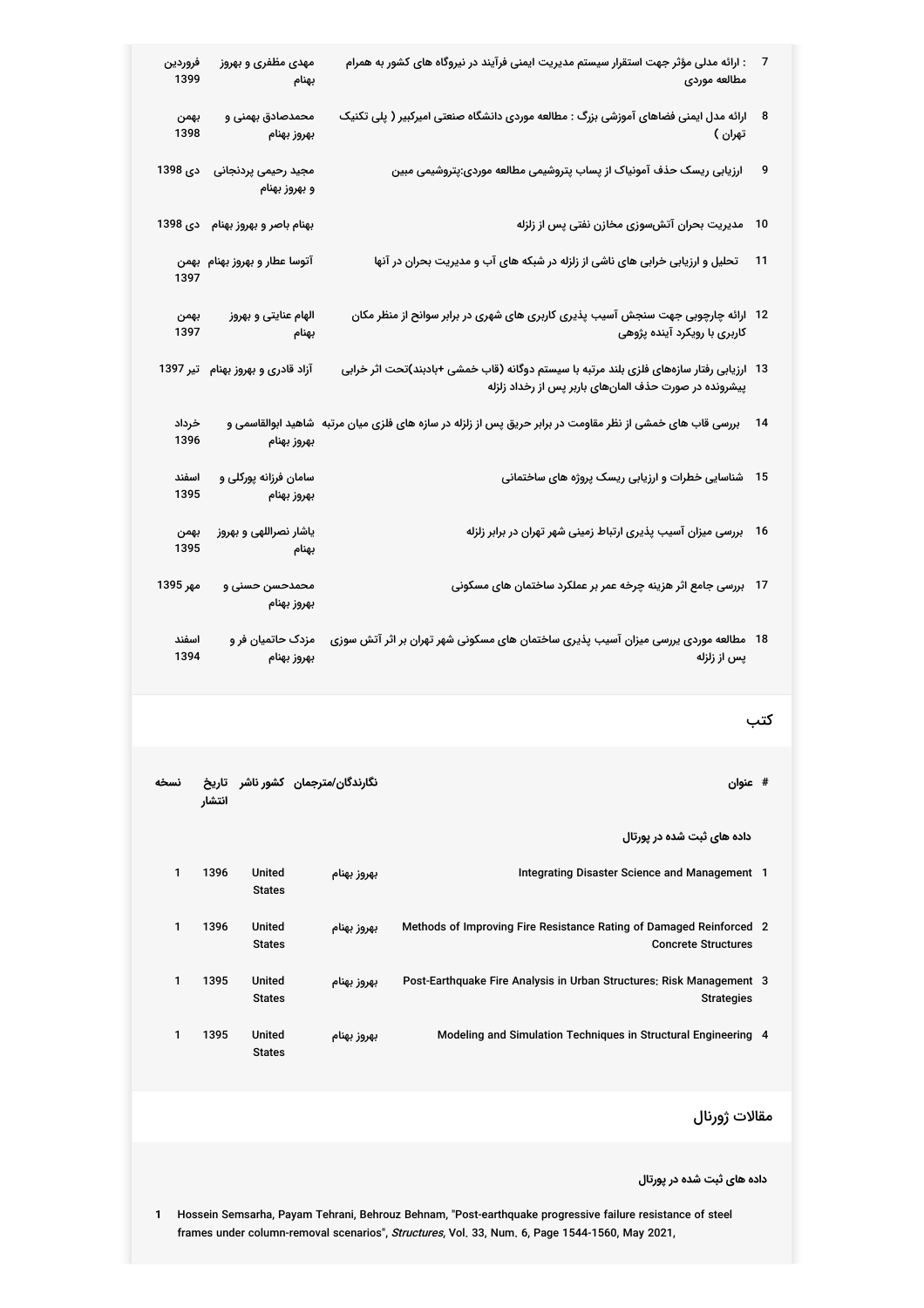- **2** Nafiseh Lotfi, Behrouz Behnam, Farzad Peyman, "A BIM-based framework for evacuation assessment of high-rise buildings under post-earthquake fires", Journal of Building Engineering, Vol. 43, Num. 1, Page 1-11, April 2021,
- **3** Behrouz Behnam, "Modifications to fire resistance ratings of steel frames based on structural configuration: A probabilistic-based approach", *STRUCTURAL ENGINEERING AND MECHANICS*, Vol. 77, Num. 5, Page 1-12, March 2021,
- **4** Saeideh Farahani, Behrouz Behnam, Ahmad Taher Shamsi, "Probabilistic seismic multi-hazard loss estimation of Iran gas trunklines", *JOURNAL OF LOSS PREVENTION IN THE PROCESS INDUSTRIES* , Vol. 66, Num. 7, Page 1-10, May 2020,
- **5** Behrouz Behnam, "Vulnerability assessment of irregular steel structures under traveling fires", STRUCTURAL DESIGN OF TALL AND SPECIAL BUILDINGS, Vol. 29, Num. 7, Page 1-13, April 2020,
- **6** Saeideh Farahani, Behrouz Behnam, Ahmad Taher Shamsi, "Macrozonation of Seismic Transient Ground Displacement and Permanent Ground Deformation of Iran", *NATURAL HAZARDS AND EARTH SYSTEM SCIENCES*, Vol. 20, Num. 5, Page 1-20, April 2020,
- **7** Behnam Baser, Behrouz Behnam, "An emergency response plan for cascading post-earthquake fires in fuel storage facilities". JOURNAL OF LOSS PREVENTION IN THE PROCESS INDUSTRIES, Vol. 65, Num. 5, Page 1-15, April 2020,
- **8** Saeideh Farahani, Ahmad Taher Shamsi, Behrouz Behnam, "Earthquake and post-earthquake vulnerability assessment of urban gas pipelines network", NATURAL HAZARDS, Vol. 100, Num. 301, Page 1-23, February 2020,
- **9** Mohammadhassan Hassani, Behrouz Behnam, Reza Maknoon, "A risk-based framework for design of concrete structures against earthquake", COMPUTERS AND CONCRETE, Vol. 25, Num. 2, Page 1-13, February 2020,
- **10** Behrouz Behnam, "Effects of thermal spalling on the fire resistance of earthquake-damaged reinforced concrete structures", *EUROPEAN JOURNAL OF ENVIRONMENTAL AND CIVIL ENGINEERING*, Vol. -, Num. 0, Page 1-19, October 2019,
- **11** Behrouz Behnam, Shahid Abolghasemi, "Post-earthquake Fire Performance of a Generic Fireproofed Steel Moment Resisting Structure", JOURNAL OF EARTHQUAKE ENGINEERING, Vol. 24, Num. 7, Page 939-966, July 2019,
- **12** Behrouz Behnam, "A scenario-based methodology for determining fire resistance ratings of irregular steel structures", ADVANCES IN STRUCTURAL ENGINEERING, Vol. -, Num. 0, Page 1-15, July 2019,
- **13** Behrouz Behnam, "Performance of Steel Moment-resisting Beam-supporting Column Transfer Structures under Fire", STRUCTURAL DESIGN OF TALL AND SPECIAL BUILDINGS, Vol. 28, Num. 14, Page 1-18, July 2019,
- **14** Behrouz Behnam, "Seismic design of steel moment-resisting structures based on life-cycle cost", PROCEEDINGS OF THE INSTITUTION OF CIVIL ENGINEERS-STRUCTURES AND BUILDINGS, Vol. 172, Num. 9, Page 1-18, July 2019,
- **15** Behrouz Behnam, Fahimeh Shojaei, Hamid Reza Ronagh, "Seismic progressive-failure analysis of tall steel structures under beam-removal scenarios", *Frontiers of Structural and Civil Engineering* , Vol. 13, Num. 3, Page 1-14, April 2019,
- **16** Behrouz Behnam, "Fire Structural Response of the Plasco Building: A Preliminary Investigation Report", INTERNATIONAL JOURNAL OF CIVIL ENGINEERING, Vol. 3, Num. 22, Page 1-18, June 2018,
- **17** Behrouz Behnam, "On the interaction between span length and opening ratio of RC frames under natural fires", PROCEEDINGS OF THE INSTITUTION OF CIVIL ENGINEERS-STRUCTURES AND BUILDINGS , Vol. 171, Num. 10, Page 1-12, September 2017,
- **18** Fahimeh Shojaei, Behrouz Behnam, "Seismic vulnerability assessment of low-rise irregular reinforced concrete structures using cumulative damage index", *Advances in Concrete Construction* , Vol. 5, Num. 4, Page 407-422, August 2017,
- **19** Behrouz Behnam, "Failure Sensitivity Analysis of Tall Moment-Resisting Structures Under Natural Fires", INTERNATIONAL JOURNAL OF CIVIL ENGINEERING, Vol. 2, Num. 12, Page 1-12, July 2017,
- **20** Farshad Hashemi Rezvani , Behrouz Behnam, Hamid Reza Ronagh, M. Shahria Alam, "Failure progression resistance of a generic steel moment-resisting frame under beam-removal scenarios", *international Journal of Structural Integrity*, Vol. 8, Num. 3, Page 1-20, May 2017,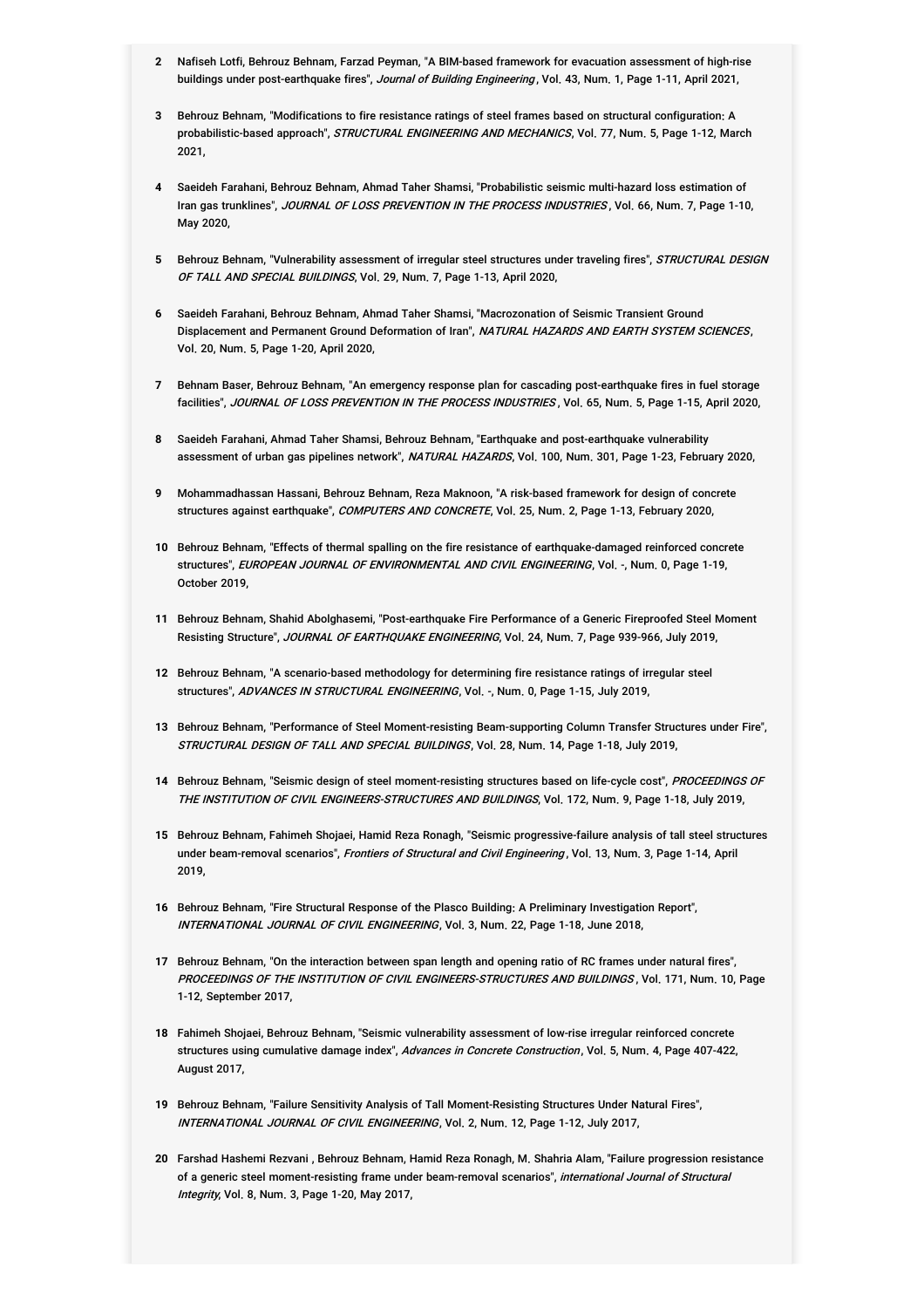- **21** Yashar Nasrollahi, Behrouz Behnam, "Evacuation-Based Design of Urban Regions for Earthquake Disaster", INTERNATIONAL JOURNAL OF CIVIL ENGINEERING, Vol. 0, Num. 0, Page 1-16, March 2017,
- **22** Farshad Hashemi Rezvani, Behrouz Behnam, Hamid Reza Ronagh, Ann Jeffers, "Robustness assessment of a generic steel fire-protected moment-resisting frame under travelling fire", *EUROPEAN JOURNAL OF ENVIRONMENTAL AND CIVIL ENGINEERING*, Vol. 0, Num. 0, Page 0-0, May 2016,
- **23** Behrouz Behnam, "On the Effect of Travelling Fire on the Stability of Seismic-Damaged Large Reinforced Concrete Structures", INTERNATIONAL JOURNAL OF CIVIL ENGINEERING, Vol. -, Num. 0, Page 0-0, May 2016,
- **24** Behrouz Behnam, Hamid Reza Ronagh, "Firewalls and post-earthquake fire resistance of reinforced-concrete frames", *PROCEEDINGS OF THE INSTITUTION OF CIVIL ENGINEERS-STRUCTURES AND BUILDINGS* , Vol. 169, Num. 0, Page 20-33, January 2016,
- **25** Behrouz Behnam, Hamid Reza Ronagh, Pang Jen Lim, "Numerical evaluation of the post-earthquake fire resistance of CFRP-strengthened reinforced concrete joints based on experimental observations", *EUROPEAN JOURNAL OF* EN*VIRONMENTAL AND CIVIL ENGINEERING*, Vol. 20, Num. 2, Page 142-160, December 2015,
- **26** Behrouz Behnam, "Structural Response of Vertically Irregular Tall Moment-resisting Steel Frames under Pre- and Post-earthquake Fire", *STRUCTURAL DESIGN OF TALL AND SPECIAL BUILDINGS*, Vol. 0, Num. 0, Page 0-0, December 2015,
- **27** Behrouz Behnam, Pang Jen Lim, Hamid Reza Ronagh, "Plastic Hinge Relocation in Reinforced Concrete Frames as aMethod of Improving Post-earthquake Fire Resistance", Structures, Vol. 1, Num. 2, Page 21-31, May 2015,
- **28** Behrouz Behnam, Farshad Hashemi Rezvani, "Structural Evaluation of Tall Steel Moment-Resisting Structures in Simulated Horizontally Traveling Postearthquake Fire", *JOURNAL OF PERFORMANCE OF CONSTRUCTED FACILITIES*, Vol. -, Num. 0, Page 0-0, December 2014,

مقالات کنفرانس

**داده های ثبت شده در پورتال**

- **1** Majid Rahimi Pordanjani, Sasan Zarei, Narges Fallah, Behrouz Behnam, "Ammonia Removal from Petrochemical Wastewater by Cost Effective and Highest Efficiency Adsorbents (Case Study: Asalouyeh, Iran) ", 16th Iranian National Congress of Chemical Engineering, January 2019
- **2** Ali Kiaei, Ahmad Taher Shamsi, Behrouz Behnam, "Resilient and Sustainable Approach to Flood Management using a Multi-Criterion Decision Making Decision ", 4th Comprehensive Conference on Disaster Management & HSE, July 2017

|                |                                             |                                                                                                                                                                                                              | دروس ارائه شده |                |
|----------------|---------------------------------------------|--------------------------------------------------------------------------------------------------------------------------------------------------------------------------------------------------------------|----------------|----------------|
| #              | عنوان درس                                   | توصيف درس                                                                                                                                                                                                    |                |                |
|                | Principles of<br>Construction<br>Management | This course is to familiarize BSc students with fundamentals of construction<br>management and that at the end they will be able to handle a constructional<br>based project, from planning to construction. | ℰ              | Spring<br>2022 |
| $\overline{2}$ | <b>Integrated Safety</b><br>Management      | This course provides a systematic way to identify hazards and control risks<br>while maintaining assurance that these risk controls are effective                                                            | P              | Spring<br>2022 |
| 3              | Seminar                                     | This course is to provide a basis for graduate students to be familiar with<br>different methods of research and that how to prepare a work to present                                                       | ℰ              | Spring<br>2022 |